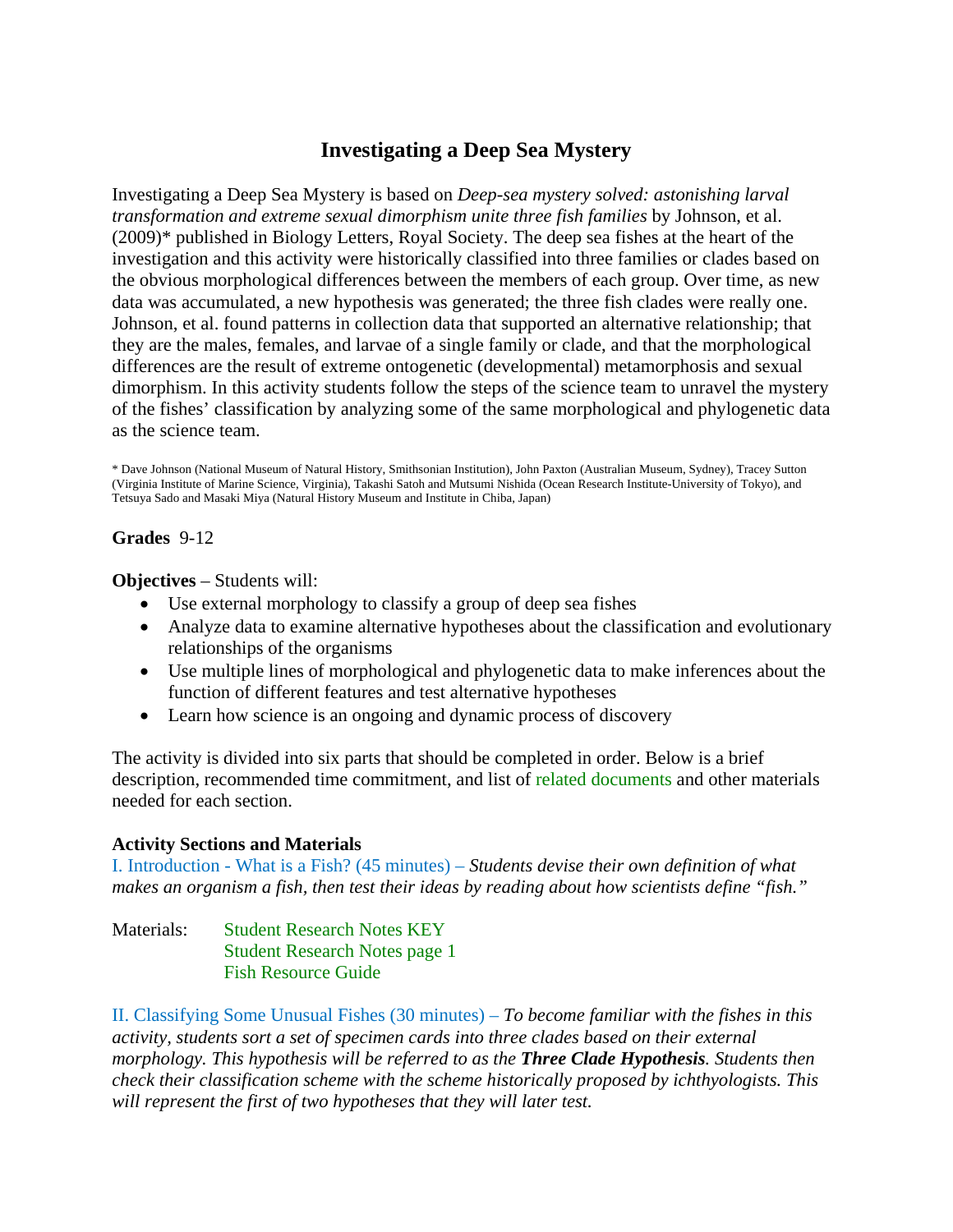Materials: Student Research Notes page 2 Deep Sea Fish Specimen Cards Deep Sea Fish Specimen Key (also to be used for Part IV and V)

III. Looking for Patterns in Collection Data (45-60 minutes) – *Students look for patterns in data pertaining to the sex, collection depth, and stage of development that were compiled by Johnson et. al. From this data students will work through the alternative hypothesis the scientists came up with to explain the patterns they see. Students will refer to this as the Single Clade Hypothesis.*

Materials: Student Research Notes pages 3-4

IV. Testing Hypotheses – Using Morphology (60 minutes) – *Students test the alternative hypotheses by making observations of three sets of morphological features used by Johnson et al. For each morphological feature, students make inferences about the function of the features and how that might support or refute each hypothesis.*

Materials: Student Research Notes page 5-8 Deep Sea Fish Specimen Key (from Part II) Morphology Cards (Gut, Muscle, Gill A&B)

V. Testing Hypotheses - Using Phylogenetic Trees (30 minutes) – *Students practice their skills at distinguishing how the topology of different phylogenetic trees support different hypotheses, then test the Single and Three Clade Hypotheses using one of the phylogenetic trees Johnson et al. referenced.*

Materials: Student Research Notes pages 9-10 Deep Sea Fish Specimen Key (from Part II) Colored pencils, so each student or group has three distinct colors

VI. Wrapping it up (30 minutes) – *Students compile what they learned from the morphological and phylogenetic data to summarize which of the two hypotheses best represents the relatedness and classification of these fish. Students also generate new questions to investigate.*

Materials: Student Research Notes page 11

### **National Science Education Standards:**

Life Science:

Molecular basis of heredity Biological evolution

Science as Inquiry

### **Prerequisites and Recommended Resources**

Below is a list of student prerequisites along with resources that provide background information and/or classroom activities that address each prerequisite.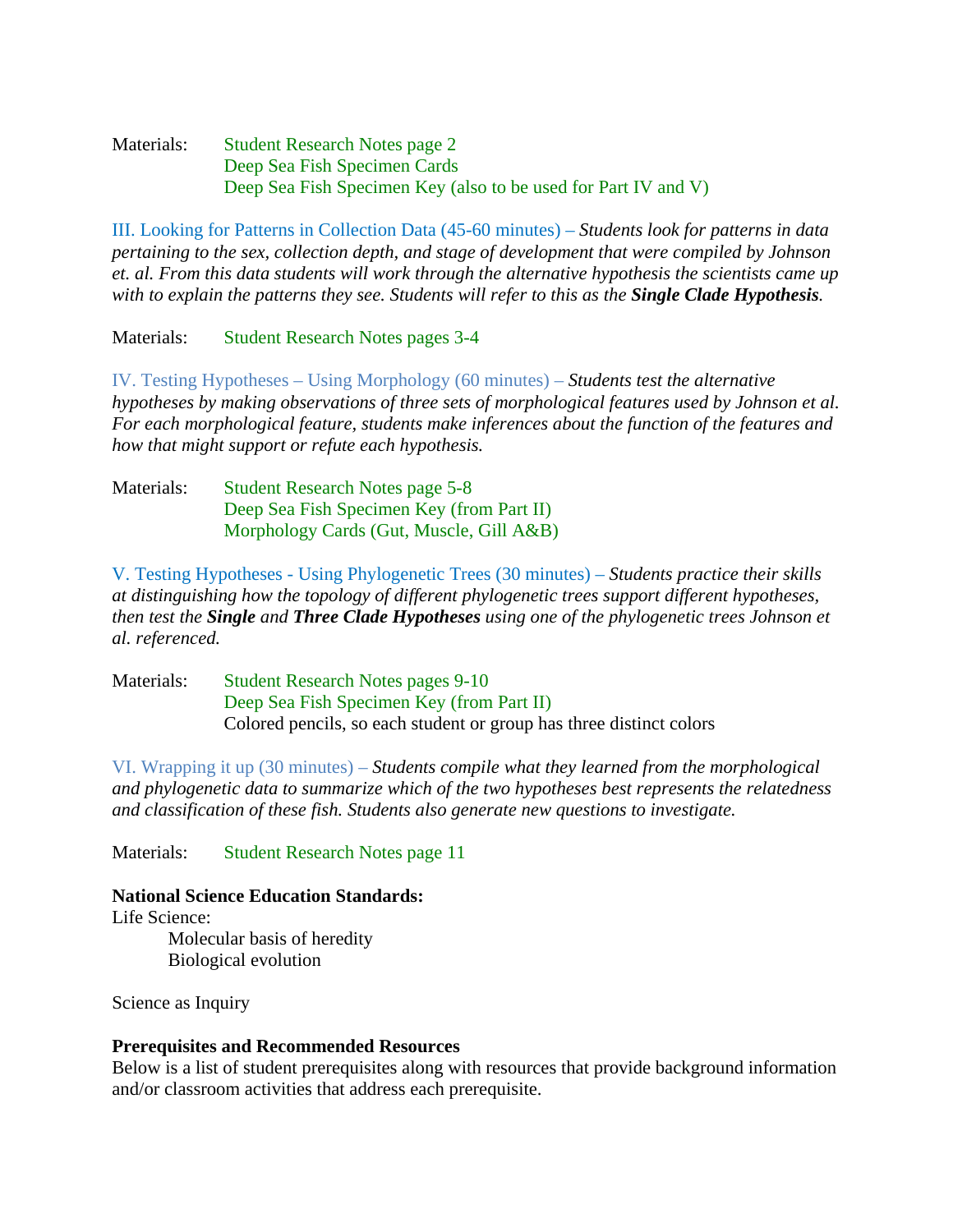Students should:

- *understand that a phylogeny, or evolutionary tree, represents the evolutionary relationships among a set of organisms or groups of organisms*
	- o The Tree Room What is an evolutionary tree? [http://evolution.berkeley.edu/evolibrary/article/0\\_0\\_0/evotrees\\_primer\\_02](http://evolution.berkeley.edu/evolibrary/article/0_0_0/evotrees_primer_02)
- *have a basic understanding of how to read and make inferences from phylogenetic trees, including an understanding of shared characters*
- The Tree Room Primer on Trees
	- o [http://evolution.berkeley.edu/evolibrary/article/0\\_0\\_0/evotrees\\_primer\\_01](http://evolution.berkeley.edu/evolibrary/article/0_0_0/evotrees_primer_01)
	- o What Did T-Rex Taste Like? [www.ucmp.berkeley.edu/education/explorations/tours/Trex/index.html](http://www.ucmp.berkeley.edu/education/explorations/tours/Trex/index.html)
	- o An Exercise in Tree Interpretation Page 9 of the Student Research Notes
- *understand that a clade is a group of organisms that includes an ancestor and all descendants of that ancestor*
- The Tree Room Primer on Trees
	- o [http://evolution.berkeley.edu/evolibrary/article/0\\_0\\_0/evotrees\\_primer\\_01](http://evolution.berkeley.edu/evolibrary/article/0_0_0/evotrees_primer_01)
- *have a basic understanding of how organisms are classified into clades*
	- o Understanding Evolution Using Trees for Classification [http://evolution.berkeley.edu/evolibrary/article/0\\_0\\_0/phylogenetics\\_04](http://evolution.berkeley.edu/evolibrary/article/0_0_0/phylogenetics_04)

# Other Recommended Resources

- *About the Johnson et al. research*
	- o Deep-sea mystery solved: astonishing larval transformations and extreme sexual dimorphism unite three fish families <http://rsbl.royalsocietypublishing.org/content/5/2/235.abstract>
	- o Museum Collections Solve Whalefish Mystery: [http://ocean.si.edu/ocean](http://ocean.si.edu/ocean-news/museumcollections-solve-whalefish-mystery/meet-suspects)[news/museumcollections-solve-whalefish-mystery/meet-suspects](http://ocean.si.edu/ocean-news/museumcollections-solve-whalefish-mystery/meet-suspects)
	- o An Overdue Family Reunion:<http://vertebrates.si.edu/fishes/whalefish/index.html>
- *More about how science really works*
	- o Understanding Science: http://undsci.berkeley.edu/

**Preparation** – Prior to starting the activity, the teacher should:

- become familiar with the research of Johnson, et al. using the resources listed in the Recommended Resources section
- determine student research teams (recommended groups of 3-4 students/team)
- photocopy 1 per group of the following
	- o Deep Sea Fish Specimen Cards (these will need to be cut in advance)
	- o Fish Resource Guide
	- o Deep Sea Fish Specimen Key
	- o Morphology Cards (Gut, Muscle, Gill A, Gill B)
	- o Student Research Notes (one per student)
- prepare 1 set of 3 different colored pencils or highlighters per group

# **The Activity:**

I. Introduction - What is a Fish? 45 minutes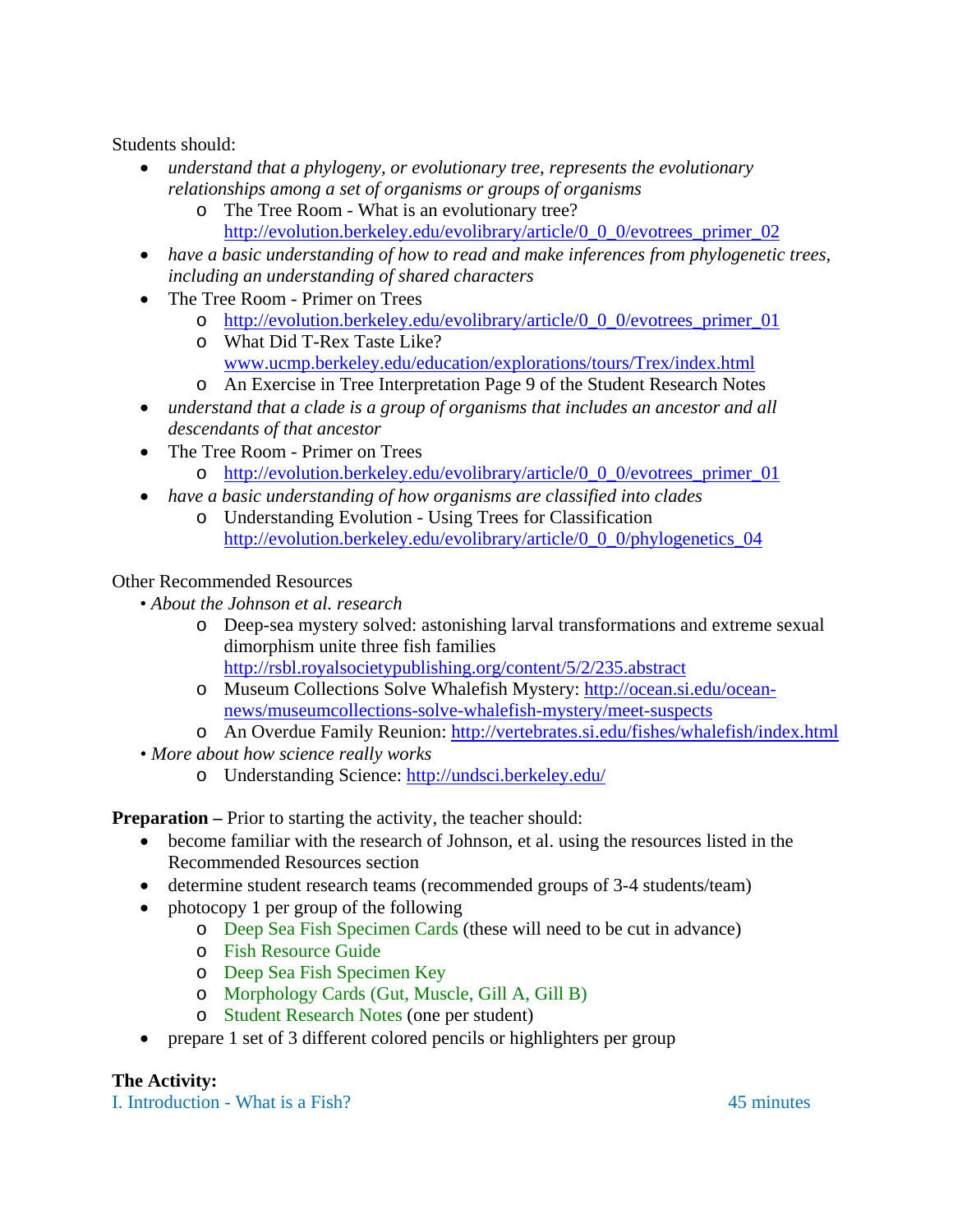- 1. Pass out the Student Research Notes pages either as a packet or as individual parts as you move through the activity, and discuss the goal of the activity.
- 2. To get students thinking about what defines a fish, ask them the question; "What is a Fish?" then have them draw and label their answer on page 1 of the Student Research Notes. Encourage students to include features, behaviors and other traits they think all fishes have, and therefore that could be used to identify an organism as a fish.
- 3. Students should compare and discuss their fish drawings and labels to see how their ideas compare. Explain to students that defining "fish" is not very easy, even for ichthyologists.
- 4. Pass out Fish Resource Guide. This reading contains several sections that include information about the characteristics of fishes, classification, reproduction, and phylogeny that can be used as a reference throughout the activity. Students should read the first section only, *What is a Fish?* to learn how ichthyologists define "fish," then summarize the characteristics that define "fish" in the Fish Checklist on page 1 of the Student Research Notes. Students should also note exceptions to the general fish characteristics at the bottom of the page.
- 5. Discuss the following questions as a class. Students can take notes in the Student Research Notes on page 2:
	- a. What characteristics did your team overlook? *Answers will vary.*
	- b. After reading *What is a Fish?*, what surprised you most about defining a fish? *Answers will vary.*
	- c. Of the features you listed and discussed, which ones do you think are useful for understanding the evolutionary history of fishes and how different fishes are related? *Discuss with students that not all features are useful for determining relatedness. Scientists look for synapomorphies, derived or "changed" character states shared by two lineages within a clade, to help them understand relatedness. Students might want to review the Evolutionary Classification of Fishes section in Fish Resource Guide to see examples of shared characters, contrast typical ideas about fishes with a definition based on synapomorphies, and emphasize the problems with focusing only on overall similarity. For more information visit:*

*[http://evolution.berkeley.edu/evolibrary/article/phylogenetics\\_06](http://evolution.berkeley.edu/evolibrary/article/phylogenetics_06)*

- d. What role does evolution play in defining something as a fish? *Students should be note that 'fish' does not represent a monophyletic group or clade (e.g. does not include the most recent common ancestor and all descendants), and typical definitions of fish are not based on phylogeny or shared evolutionary history.*
- e. What types of scientific questions do you think ichthyologists investigate? *A wide range of answers is possible. Studying the evolution of fishes and how different types of fishes are related should be part of the discussion.*

# II. Classifying Some Unusual Fishes 30 minutes

- 1. Explain that classifying fishes into groups has been a challenge for ichthyologists for centuries.
- 2. Pass out a set of Deep Sea Fish Specimen Cards to each group. Explain that these are specimens housed in museum collections, such as those you might find at the National Museum of Natural History in Washington, DC. Challenge students to sort their cards according to which fishes they think are most closely related or are members of the same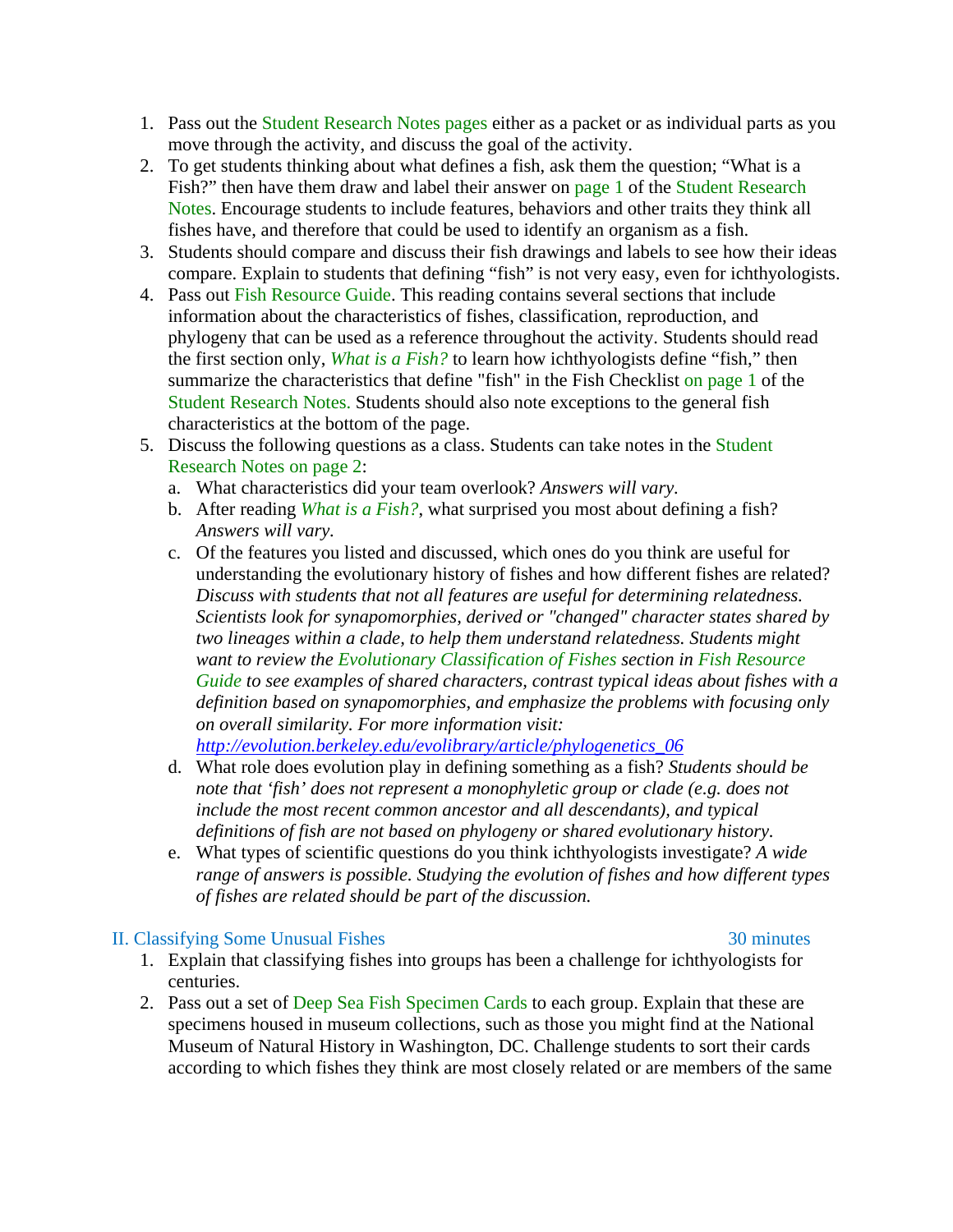clade. Students should identify and discuss features that unite members of each clade and that distinguish them from the other clades.

**Note:** Some of the specimens are damaged, a result of being brought in nets to the surface of the ocean from deep depths. Like the scientists who worked with these specimens, the students will need to make their best observations, given the state of the material.

3. Give students a chance to share their clades and explain the features they used to classify the fish. Then reveal how scientists over the last 100 years have grouped them using the Deep Sea Fish Specimen Key. Students should compare how they sorted the Deep Sea Fish Specimen Cards with the way the scientists did and discuss the names given to each group; Whalefishes, Bignose fishes, and Tapetails.

**Note:** Have students keep the Deep Sea Fish Specimen Key as a reference.

- 4. Discuss as a class:
	- a. How did your classification scheme compare to that of the science community? *Answers will vary.*
	- b. What features helped you group the Deep Sea Fish Specimen Cards? *Responses may include; body shape, number of fins, other. Students could revisit the Evolutionary Classification of Fish section in Fish Resource Guide.*
	- c. What features presented challenges to classifying the fishes? *Some of the fishes may be challenging to classify because they are damaged. There is also no scale bar to show relative sizes of the fishes, which may present a challenge to students.* Students record what they learned and discussed about how these fishes are grouped into three groups on page 2 of their Student Research Notes.
- 5. Explain to students that Whalefishes or Cetomimids have been known since the 1890's, and it was not until the 1950's and 1960's that Tapetails and Bignose fishes were discovered. These fishes were initially classified into three families because of the differences in their morphology (what they look like), or where they live. Since then, ichthyologists have had access to a broader range of tools and technologies such as high resolution microscopy, staining techniques, and genetic analysis that allow them to investigate in more detail how different fishes are related, and therefore how they can be grouped into clades based upon their evolutionary relationships.

NOTE: In 1971 it was proposed that these fishes are all part of a single clade and this hypothesis has not been challenged since the 1980's. Johnson et al.'s work looked at different lines of evidence in this context to explain how it is possible that closely related fishes can show such extreme morphological differences. For the purposes of this activity, students are using the same features that Johnson et al. used, but in a slightly different way; to test two hypotheses (that the fishes form three clades or a single clade).

**6.** Explain to students that these classification schemes are hypotheses of relationships, and like all hypotheses, can be tested. Grouping these deep sea fishes as three separate but closely related clades will be known as the **Three Clade Hypothesis**. Grouping them as a single closely related group will be known as the **Single Clade Hypothesis**.

# III. Looking for Patterns in Collection Data 45-60 minutes

1. Explain to students that lots of different scientists have been collecting individual specimens from each of these clades to learn more about them. Each time a specimen is caught some basic information is recorded such as their stage of development, sex, size,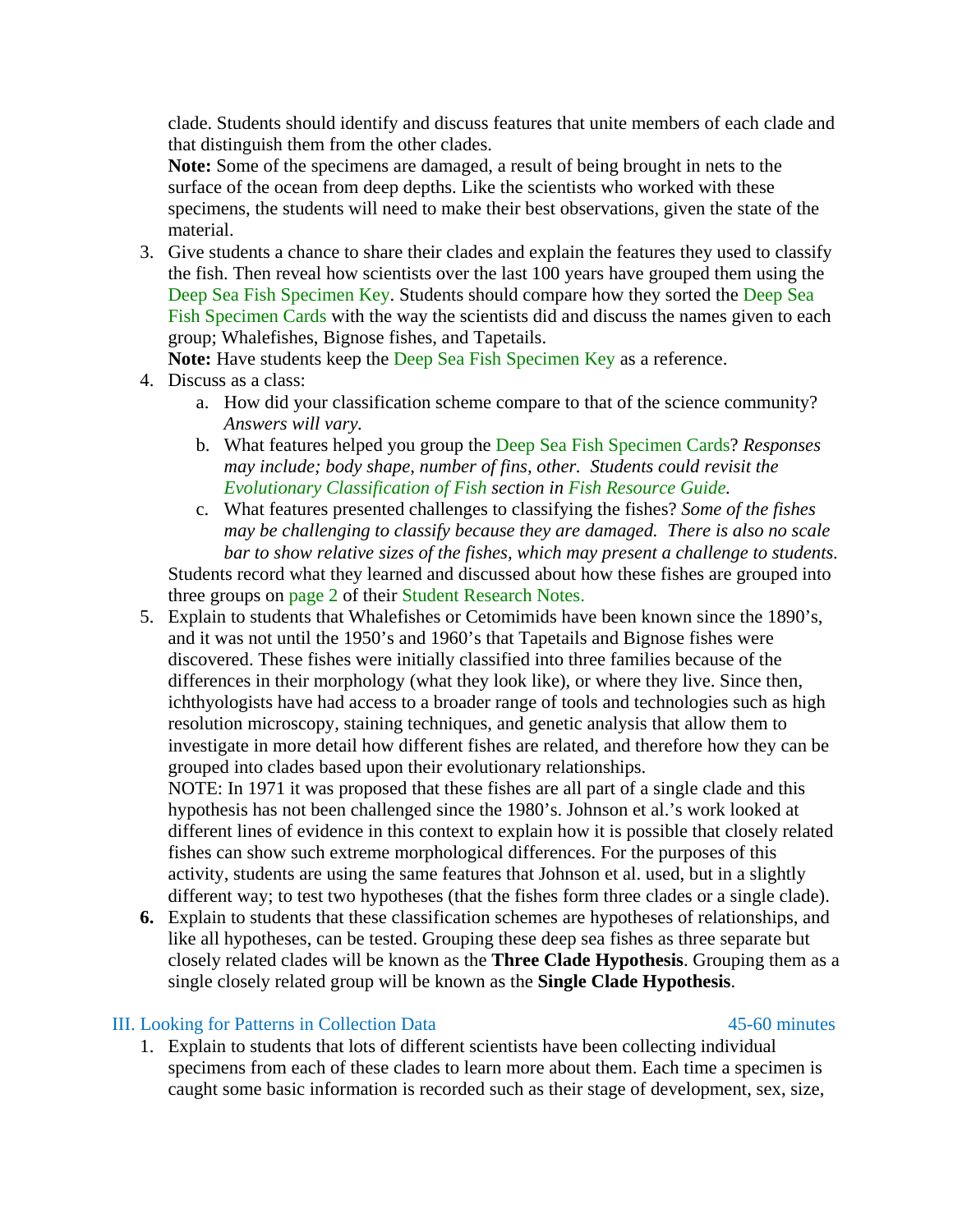and depth caught. Johnson et. al. compiled this data and noticed some interesting patterns that contradicted the **Three Clade Hypothesis**.

- 2. The students' challenge is to analyze this same data presented as the Fish Collection Data Table on page 3 of the Student Research Notes to look for interesting patterns that might suggest an alternative to the **Three Clade Hypothesis**. Guide students to look for similarities and differences in the data between and among the three clades. You can use the following questions to help students in their evaluation of the data:
	- a. What is unusual about the Whalefishes that were collected? *They are all females, adults, and found in deep water.*
	- b. What is unusual about the Bignose fishes that were collected? *They are all males, adults, and found in deep water.*
	- c. What is unusual about the Tapetails that were collected? *They are all immature (larval forms), their sex cannot be determined, and they are caught the upper 200 meters of water.*
- 3. Students should record the patterns they observe below the data table. *Students should notice that the only Whalefishes caught are adult females, the only Bignose fishes caught are adult males, and the only Tapetails caught are immature. They should also see that almost all Tapetails were found above 200m, whereas individuals from the other two groups were all found at depths below 1000m. They may also observe that there were many more Whalefishes caught than the other two groups; that Tapetails have the smallest minimum size of all the groups, and that Whalefishes grow to be the largest.*
- 4. Students should discuss as a class their ideas and record responses to the following questions. Encourage students to consult the *Fish Reproduction and Life Cycle* section of Fish Resource Guide as a reference:
	- a. How does this data impact the **Three Clade Hypothesis**? *It calls into question that these fishes are in three different clades. One would expect to see both adult males and females and immature forms, among the specimens of each group, if they were indeed separate families.*
	- *b.* What is an alternative explanation or hypothesis to explain the patterns in the data? *The members of the different fish groups are really members of the same clade and represent different sexes and life stage.*
- 5. Share with students that they will call this alternate hypothesis the **Single Clade Hypothesis**.
	- *a. Three Clade Hypothesis: The three types of fishes represent three different clades. The patterns in the data could be a result of incomplete sampling (i.e. we have not yet caught representatives of each of the sexes and growth forms).*
	- *b. Single Clade Hypothesis: Tapetails, Whalefishes and Bignose fishes are all in the same clade. Whalefishes are adult females, Bignose fishes are adult males. The huge differences observed between Whalefishes and Bignose fishes are the result of extreme sexual dimorphism. Tapetails are the larval forms that transform into the adults.*
- 6. Have students write the two alternative hypotheses on page 4 of the Student Research Notes and generate ideas for how they could test the hypotheses. Ask students to think about what type of data they would collect. They can refer to the Fish Resource Guide to have them explore different features that might be useful for testing the hypotheses. This is a great opportunity to discuss what makes a good hypothesis and the importance of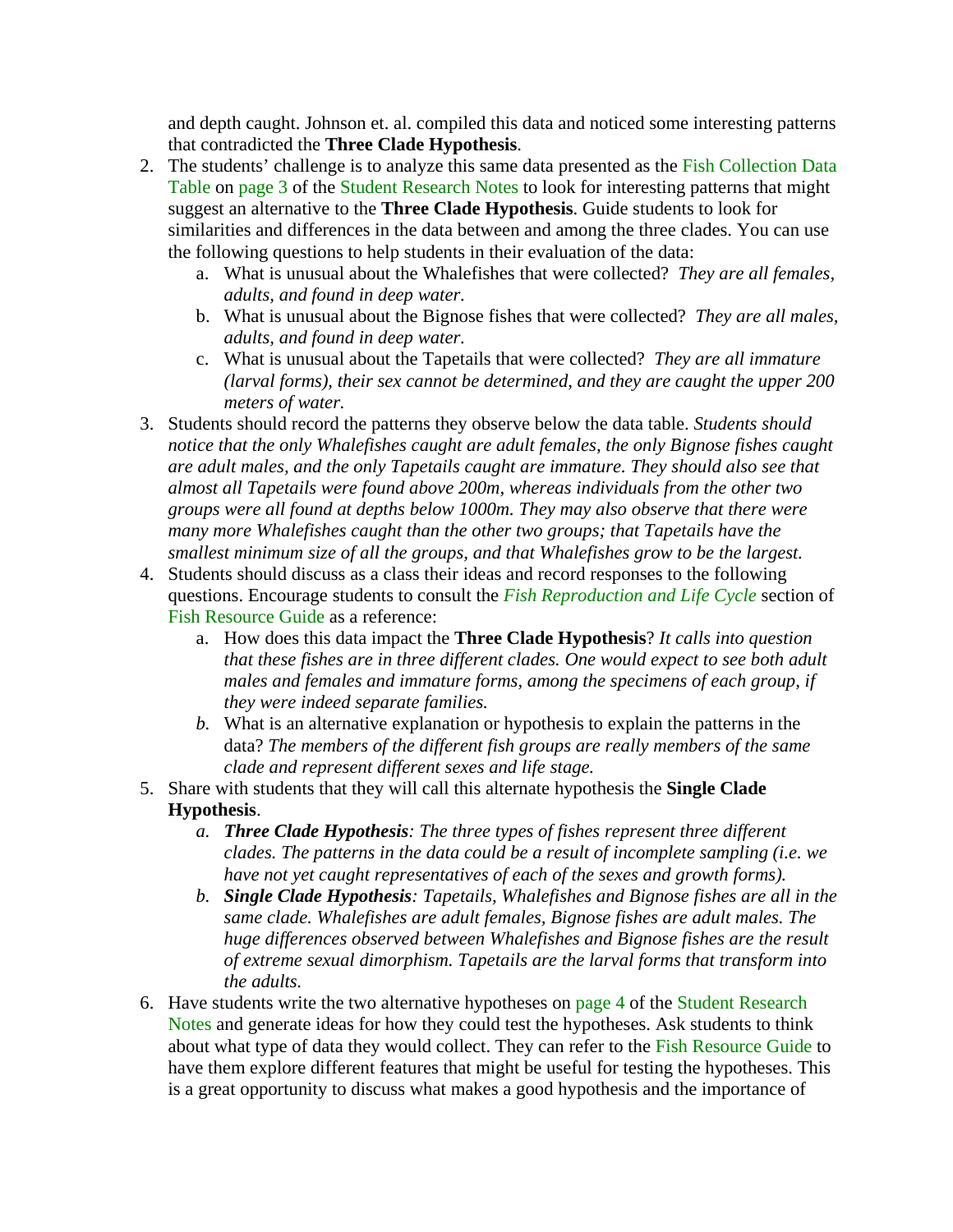alternative hypotheses (for more information, visit Understanding Science: [http://undsci.berkeley.edu/index.php\)](http://undsci.berkeley.edu/index.php).

### IV. Testing Hypotheses – Using Morphology (physical features) 60 minutes

- 1. Explain to students that they will investigate three different morphological features to test the hypotheses: gut morphology, muscle morphology, and gill-arch morphology. For each, students will follow the directions on pages 5-7 of the Student Research Notes and on the Morphology Cards to analyze and compare the structures of the three fish groups. They will record their observations and make inferences about the function of the features, which they can then use to determine the impact of the data on each of the hypotheses. Have students analyze each of the morphologies one at a time as outlined below. For more advanced groups, pass the cards out as a set, or have different individuals analyze different morphologies, then share. Be sure to review with students the directions, data tables, and questions on pages 5-7 of the Student Research Notes before they begin their investigations.
- 2. Pass out a Gut Morphology Card to each student group. Have students compare the internal features associated with feeding in the three fish groups: stomach, esophagus, liver, and intestine. Students record the presence and absence of each of these features in addition to noting any unusual sizes or shapes of these features in the data table on page 5 of the Student Research Notes. They then make inferences about each group's feeding habits. In addition to having students reference the *Fish Reproduction and Life Cycle* section of Fish Resource Guide it may be helpful to guide students using the following discussion questions:
	- *a.* **Whalefishes:** Since Whalefishes have typical guts, what can you infer about their feeding? *Their feeding is typical of fishes. Food moves from their mouth, through the branchial basket, into the esophagus, and then into the stomach.*
	- *b.* **Bignose fishes:** If a fish does not have an esophagus or gut, as is the case with the Bignose fishes, how could they get energy to survive? *Without a stomach or esophagus, they could not get energy from an external food source*. Go back to your earlier external anatomy descriptions. What is unusual about the mouth of Bignose fishes? *Bignose fishes have an immobile upper jaw and are thus not very effective at getting food into their mouths.* If a fish is not able to feed, how can they get energy resources to sustain them? *One way would be to store energy as an immature/larva that then gets used as an adult.* Would you expect a fish to live very long if they could not feed? *No.* Why might the Bignose fish have enlarged testes, but no ability to feed? *Reproduction is more important than feeding and long life span. The Bignose fish also have an enlarged nasal organ thought to aid in finding mates.*
	- c. **Tapetails:** Why would a fish, such as a Tapetail, eat more food then it can use? *To store energy for later use*. How might it store this energy? *The liver is an organ that can store such energy.*

Students should use their observations and inferences to determine how this line of evidence impacts each hypothesis. They should notice that this evidence best supports the claim that Tapetails are the larval form of Whalefishes and Bignose Fishes and therefore can support the **Single Clade Hypothesis**.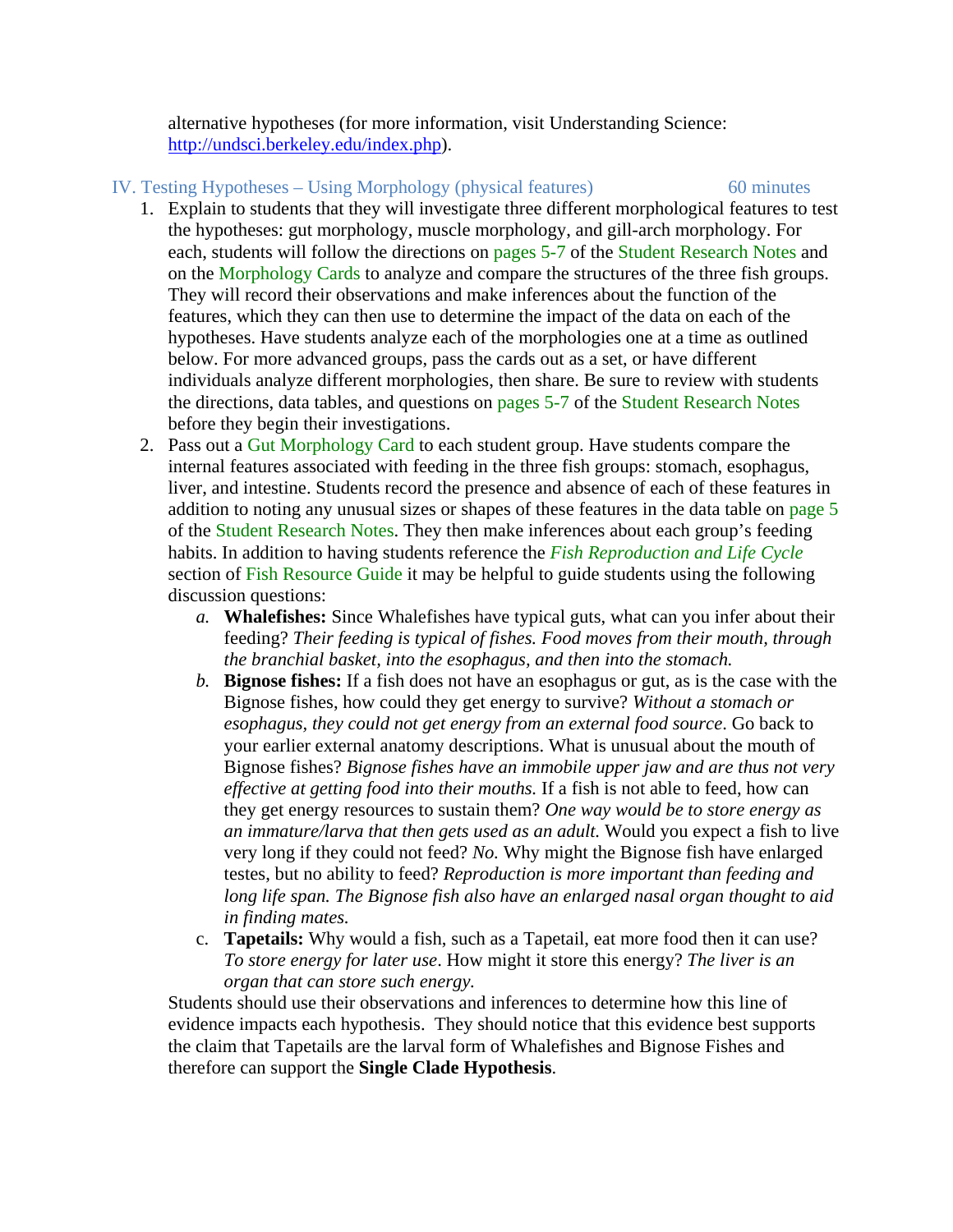- 3. Pass out the Muscle Morphology Cards to each student group. Students should use the card to make observations about the proportion of red aerobic muscle and white anaerobic muscle present in each fish group. Students record the dominant form in the data table on page 6 of their Student Research Notes, and then make inferences about the swimming ability of each fish group. It may be helpful to guide students using the following discussion questions:
	- a. Many organisms, such as yourself have both aerobic (red) and anaerobic (white) muscle fibers. The proportion of each influences an organism's endurance and speed. For example, long distance runners have a higher proportion of red aerobic muscles so lots of oxygen can get to the fibers for sustained effort. Sprinters on the other hand have a higher proportion of anaerobic fibers, which can act quickly but not for very long because of reduced blood flow. Based on your observations, which of the fishes would you infer have better endurance and so are able to swim for sustained periods? *Whalefishes and Bignose fishes.* Which fishes are less able to swim for long periods of time? *Tapetails.*
	- *b.* Many types of fish have larvae. Larvae typically get around by drifting in the currents. Would you expect larvae to have lots of aerobic (red) muscle? *No.* What do you think happens to the proportion of red aerobic muscle as a larva grows into an adult? *The amount of red aerobic fibers increases.*
	- *c.* Given what you inferred about Bignose fishes from the gut morphology, why would having a large proportion of red aerobic muscle be an advantage*? Since Bignose fishes can't eat and have large reproductive organs it was inferred that they focus on finding mates. Having a strong ability to swim could aid in this goal.*

Students should explain how this line of evidence impacts each hypothesis. Though this evidence does not rule out the **Three Clade Hypothesis**, this evidence can support the claim that Tapetails are the larval form of Whalefishes and Bignose fishes, which would support the **Single Clade Hypothesis**.

- 4. Pass out Gill Arch Morphology Card A. Explain to students that the structures of the gills of the different fishes also showed extreme differences. The photos depicted in the Gill Arch Morphology Card are cleared and stained to make viewing the structures easier. As a class, have students compare the labeled structures and record the presence or absence of a **tongue**; the **orientation of bone 1** labeled in the diagram (horizontal, vertical, or the angle from vertical), and the **shape of the gill rakers** (thick, conical, toothed, or thin, forked, smooth of each specimen in the table on page 7 of the Student Research Notes. Students will not be able to determine the shape of the gill rakers in Specimen 3. Students should recognize that Tapetails have a tongue, but a tongue is missing in Whalefishes. Bone 1 of the Tapetail is horizontal, whereas the bone of the Whalefish is vertical. The gill rakers of the Tapetail are thin and forked. The gill rakers of the Whalefish are thick and conical.
- 5. Discuss the following:
	- *a.* How do your observations impact each of the hypotheses? *The extreme difference between the two specimens suggests that they are part of different clades, therefore this data best supports the Three Clade Hypothesis.*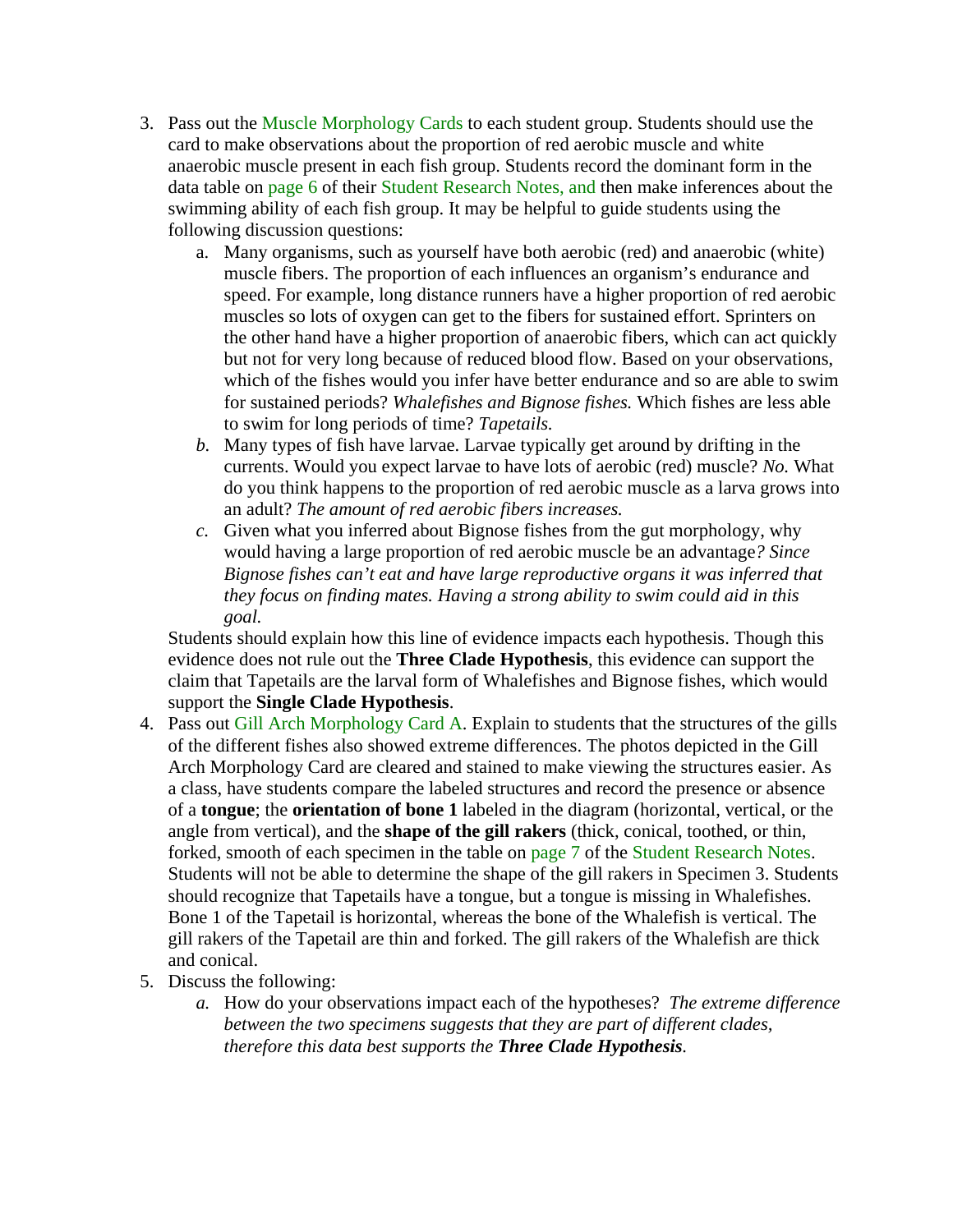- 6. Explain to students that Johnson, et al. went back to the collections to search for transitional specimens as a way to test the hypotheses. Transitional specimens are individuals that are in middle stages of development. Ask students:
	- *a.* What features would you expect to find in transitional forms if the **Single Clade Hypothesis** is supported? *Transitional forms would show the loss of a tongue, a movement of bone 1 from horizontal to vertical, and gill rakers that transform from thin, forked, and smooth to thick, conical, and toothed.*
- 7. Pass out the Gill Arch Morphology Card B that shows the gill region from two small "Whalefish" specimens Johnson, et al. found in the collections that they suspected could be transitional forms. Have students record their observations about the specimen's gill features in the same table on page 7 of the Student Research Notes. For the angle of the bone 1, students will need to record an estimated angle in the degrees from horizontal. Students should look at their data and explain if Specimen 3 and 4 (young Whalefish) could be transitional forms between Specimen 2 (Tapetail) and Specimen 1 (Whalefish) that would support the **Single Clade Hypothesis**.
- 8. Finally, students can revisit the fishes' external morphology using the Deep Sea Fish Specimen Key and the Fish Family Collection Data Table from Part III. They can incorporate their observations from the data in combination with the other lines of evidence and summarize their findings on page 8 of the Student Research Notes. Students can also generate new questions that they would like to explore to further test the hypotheses OR to extend their understanding about some aspect of the fish group(s).

# V. Testing Hypotheses - Using Phylogenetic Trees 30 minutes

- 1. Explain to students that molecular technology allows researchers to use DNA data to produce phylogenetic trees that provide another way to test hypotheses. Johnson, et al. used molecular data to generate phylogenetic trees to test how closely related different specimens from the different fish groups were to one another. Students will analyze one of the same phylogenetic trees that Johnson et. al used, a Maximum Likelihood (statistical method that searches for the tree that has the highest probability of accounting for the observed patterns; best estimate of the relationships of the taxa included) tree based on partial 16s ribosomal DNA sequences.
- 2. To get started and help students understand how patterns in the phylogenetic trees can be used to test the two hypotheses, have students complete An Exercise in Tree Interpretation on page 9 of the Student Research Notes. Guide students to take a careful look at which specimens share the closest common ancestor. They should determine that Tree One best supports the **Single Clade Hypothesis** and Tree Two best supports the **Three Clade Hypothesis**.
- 3. Have students look at the Phylogenetic Tree on page 10 of the Student Research Notes. Explain that this tree is generated from DNA samples taken from individual species of fish including those that have been classified in the three groups. Students should select a color for each group of fish (Tapetails, Whalefish, and Bignose fish) to create their own color-coded key, and then use the Deep Sea Fish Specimen Key to color-code the Whalefish, Tapetails, and Bignose fish species depicted on the tree.
- 4. Students should analyze the patterns revealed in each tree to explain which of the hypotheses this tree best supports. They should discover that the individual species of each group are distributed throughout the branches rather than forming distinct and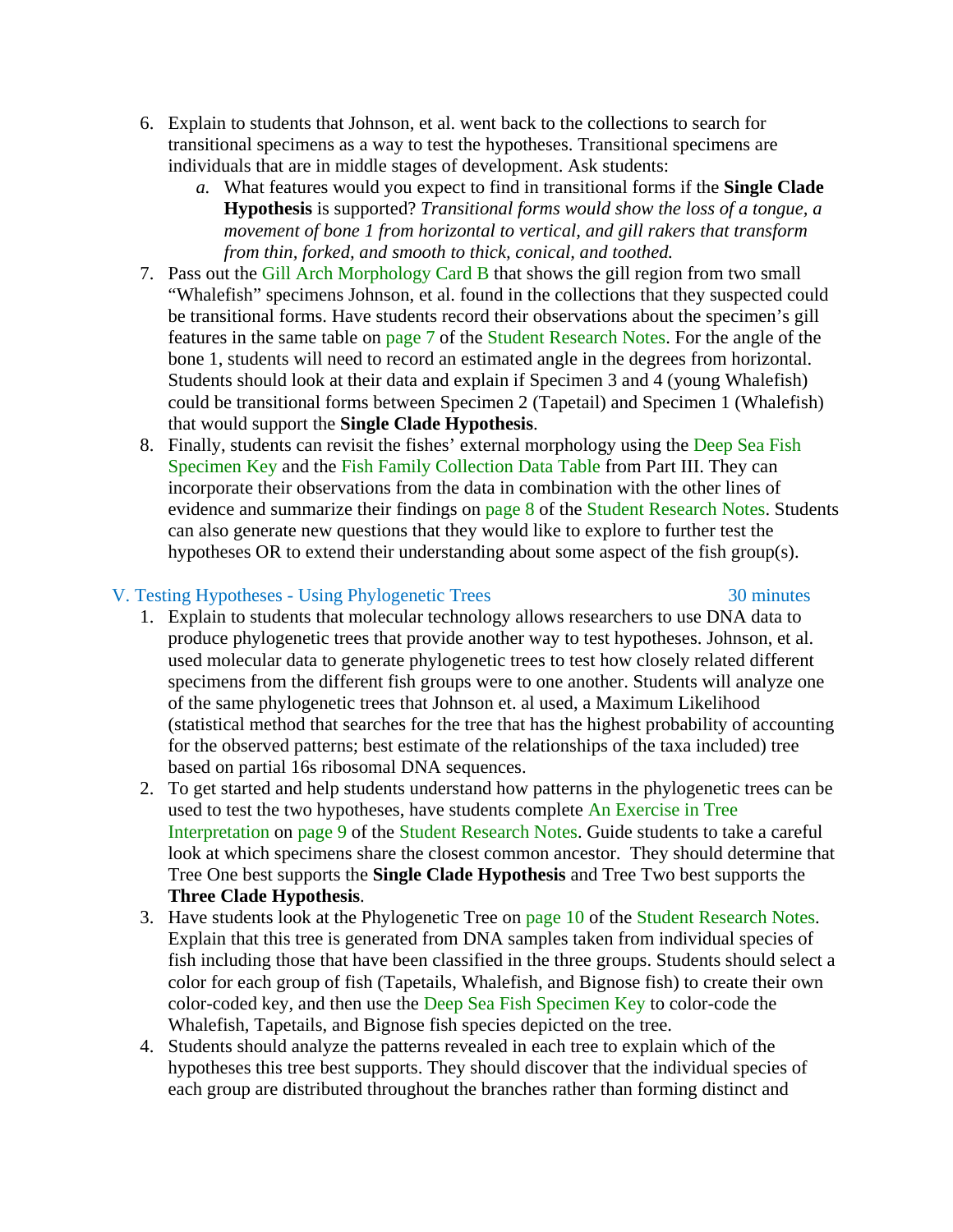separate groups (e.g. Tapetails are scattered throughout the tree). This pattern supports the **Single Clade Hypothesis**. The molecular evidence is consistent with the morphological evidence that these three groups of fish in fact belong to the same clade and represent females, males, and larvae.

# VI. Wrapping it up 30 minutes

- 1. Have students review and discuss the process they went through to test the **Three Clade** and **Single Clade Hypotheses**. Students should have an opportunity to review all of the data they collected then summarize their findings in terms of how the different lines of evidence were used to test a hypothesis about the evolutionary relationships of deep sea fish. They can take notes on page 11 of the Student Research Notes before sharing and discussing their findings. Students can also discuss and record questions and ideas for future investigations.
- 2. Discuss the following:
	- a. What kinds of evidence can scientists use to study relationships? *Different types of external and internal morphology and molecular data can be used to generate phylogenetic trees, hypotheses of evolutionary relationships.*
	- b. How are these different lines of evidence useful? *It is important that different and multiple lines of evidence are used to test hypotheses when possible. Morphological features were the first types of evidence used to test hypotheses and so have been around the longest; new techniques and strategies have expanded this area of analysis. Molecular data is much more recent, and therefore less of it is available. External morphological data is often the first information that researchers recognize.*
	- c. If you were on the Johnson science team, what would you want to investigate about these fish next? *Answers will vary. Students might be interested to know how such extreme differences evolve.*
	- d. What have you learned about how these fish are adapted to the environment where they live? *Answers will vary.*
	- e. What did you learn about how scientists investigate questions? *Answers will vary. It is helpful to highlight the problem solving and creativity needed for such investigations.*
- 3. Have students read and discuss the Johnson et al. research using *Deep-sea mystery solved: astonishing larval transformations and extreme sexual dimorphism unite three fish families* [http://rsbl.royalsocietypublishing.org/content/5/2/235.abstract and/](http://rsbl.royalsocietypublishing.org/content/5/2/235.abstract%20and/) or Museum Collections Solve Whalefish Mystery: [http://ocean.si.edu/ocean-news/museum](http://ocean.si.edu/ocean-news/museum-collections-solve-whalefish-mystery/meet-suspects)[collections-solve-whalefish-mystery/meet-suspects](http://ocean.si.edu/ocean-news/museum-collections-solve-whalefish-mystery/meet-suspects)

# **Author**

Jennifer Collins, Science Education Specialist

### **Acknowledgements**

Dave Johnson, National Museum of Natural History, Smithsonian Institution Ed Wiley, University of Kansas Biodiversity Institute Teresa MacDonald, University of Kansas Natural History Museum